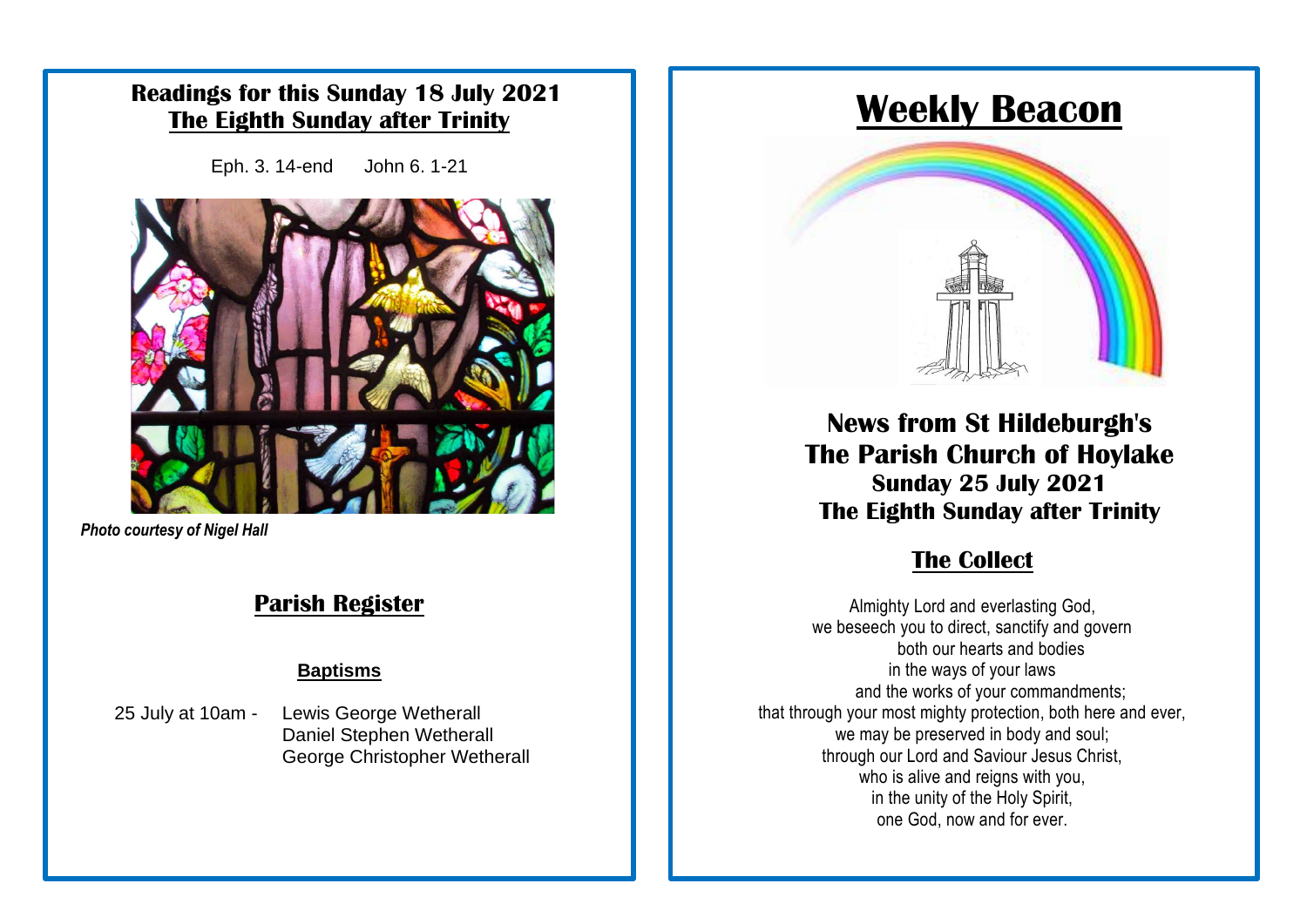### **IMPORTANT INFORMATION**

From August the service for the first Sunday of the month will be available to view on our website [www.sthildeburgh.net](http://www.sthildeburgh.net/) on Facebook <https://www.facebook.com/sthildeburgh>or you can view the service on a smart TV.

Please wear a face covering when in church and use the hand sanitiser provided. Thank you.

To celebrate the ordinations of Rev'd Richard and Rev'd Frances, Rev'd Paul and Rev'd Gillian will be holding a BBQ in the Vicarage Garden on Saturday 14 August at 1pm. Admission is by donation.

Although tea and coffee will be provided, please bring your own wine and beer. **Please do not bring food.**

If you would like to attend, please add your name to the list at the back of church or contact the Church Office on 0151 632 5339 [www.sthildeburgh.parish.office@gmail.com](http://www.sthildeburgh.parish.office@gmail.com)

### **Services at St Hildeburgh's**



**BBQ** *Photo courtesy of Nigel Hall* 

### **Sundays**

8am Holy Communion (said) 10am Holy Communion (sung)

### **Wednesdays**

10am Holy Communion (said)

*The church is open for individual private prayer Mondays to Thursdays 10am to 12 noon and Sundays after the 10am service until 12 noon.*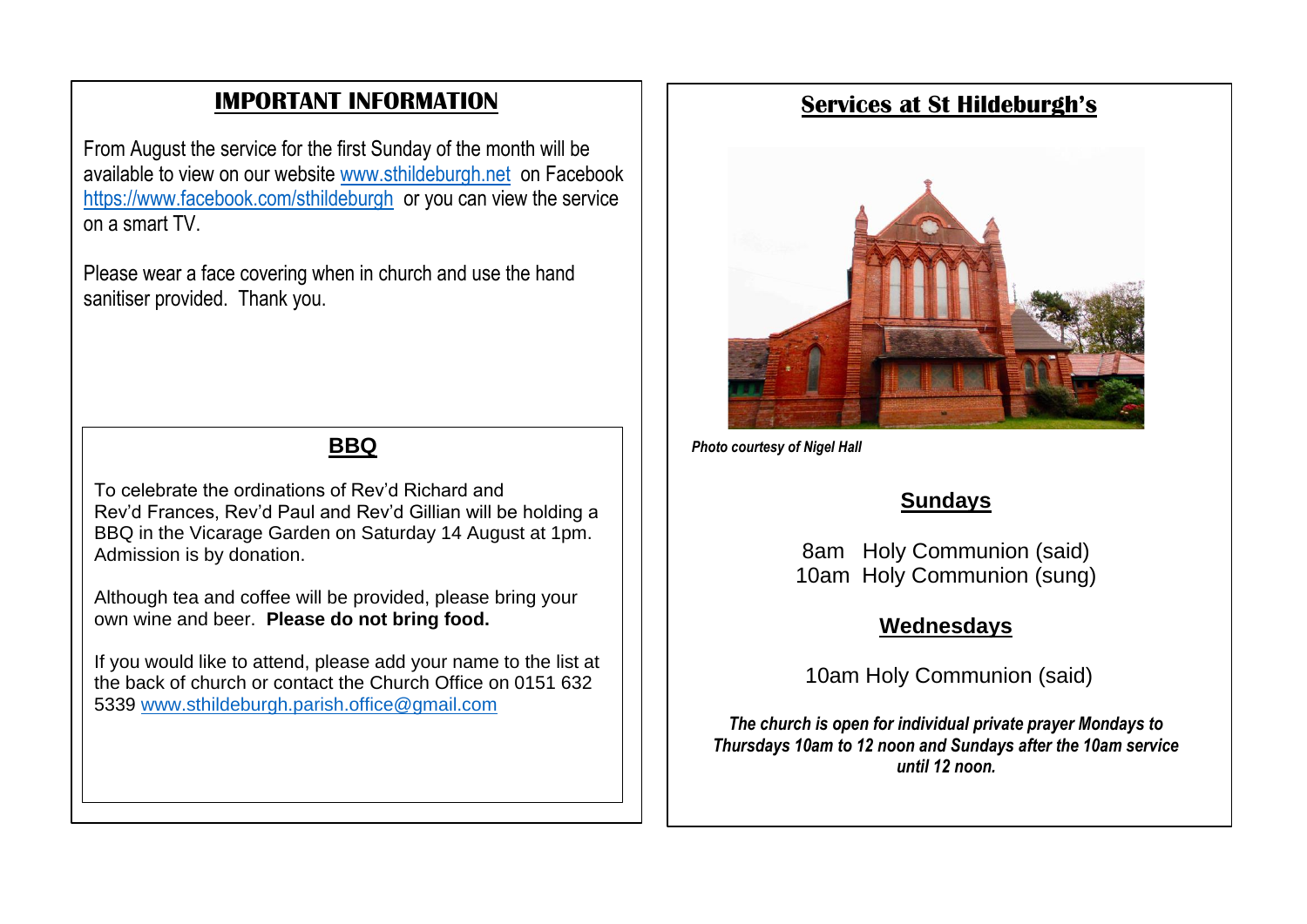# Check in & Chat Service

Since the onset of the Covid19 lockdown, Wirral Mind has responded by offering welfare telephone calls to those people who feel isolated, lonely, anxious and afraid due to being unable to access our services and others.

Our Check-in and Chat call operatives are on hand to provide practical and emotional support, for anything from accessing emergency food supplies and medicines to alleviating loneliness and isolation. We endeavour to ensure that people are getting the help they need during lockdown periods and beyond; we are especially concerned about reaching those people who may not be in contact with other services or social networks.

We have tried to target services to those struggling because of loss of employment, bereavement and social isolation derived from the pandemic.



Our ultimate aim is to encourage people to access services in person when it is safe to do so, until that can happen we have developed a range of digital workshops, training and peer support groups that will promote and encourage future social networks, reduce feelings of isolation and equip people with the skills and tools that will build resilience.

#### To make a referral:



Please contact us on 0151 512 2200 or email learning@wirralmind.org.uk

Our phone lines are open Monday to Friday 9am - 5pm

www.wirralmind.org.uk Registered charity no. 1864887



#### Liz Ardus writes:

We are looking for a few kind souls who could perhaps support us with a bit of baking for our cake stall, any gifts for our tombola and bottles of wine for our wine tombola. Contact Liz on 632 3544.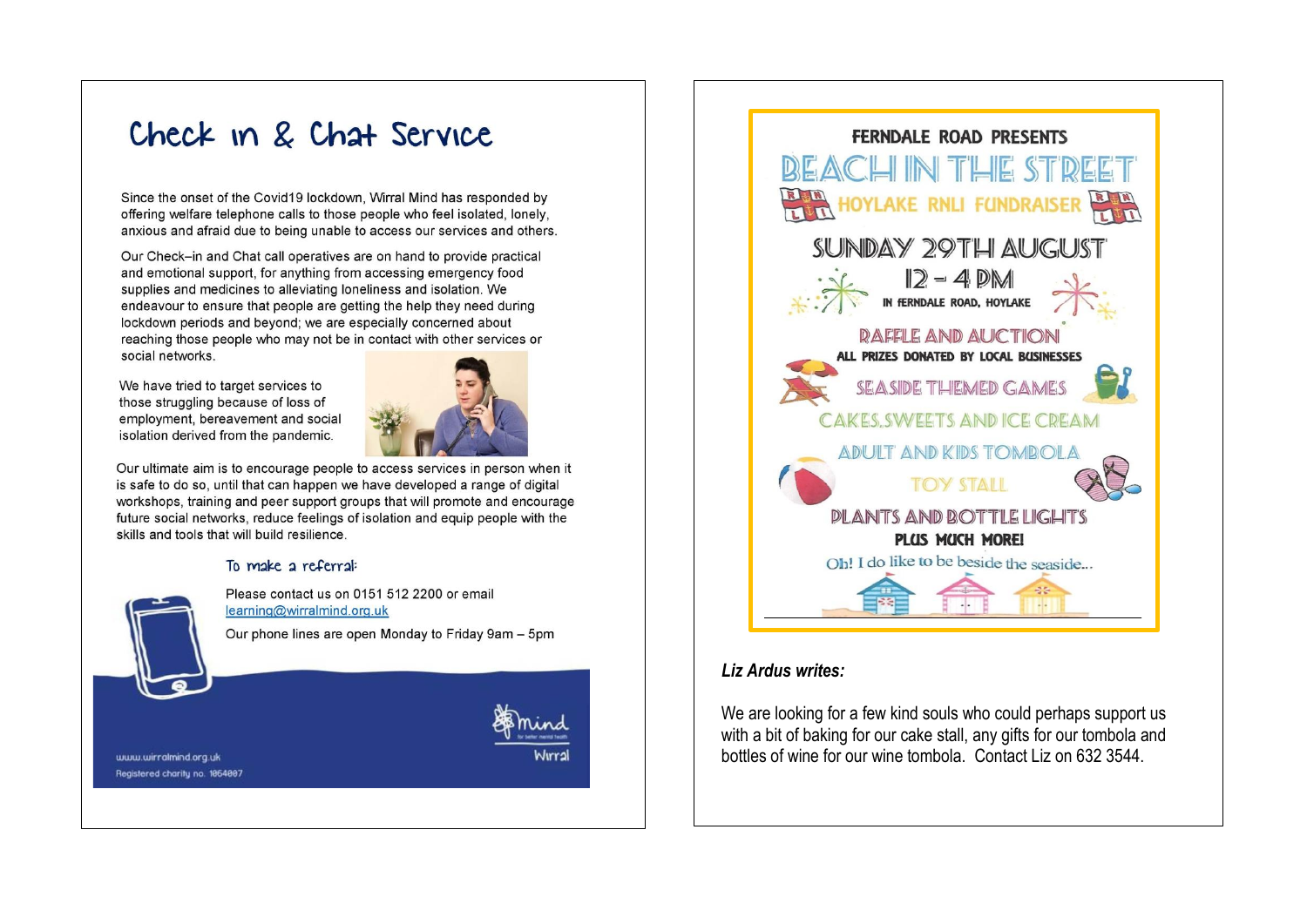### **FLOWER OF THE WEEK: SWEET PEA**

## **62nd in a series**

### *Text by and photographs by Peter Surridge.*

Sweet peas are universally admired in the summer garden. From June onwards, having climbed several feet, they burst into flower giving scent, elegance blooms for cutting. They originated in the Mediterranean area and might seem delicate and difficult to cultivate. In fact, they are quite hardy and as easy to grow as garden peas or runner beans. Their colours range from white through shades of cream, red, pink, blue and purple while there are types for many purposes – longstemmed for cutting, tall for climbing fences and trailing for hanging baskets.

The plant's botanical name is *Lathyrus odoratus,* which comes from the Greek *Lathyros*, *la* meaning "very" and *thyros* "passionate"; *odoratus*, from Latin, fairly obviously means "fragrant". Sweet peas were unheard of in Britain until the 17th century. The earliest were sent by a Sicilian monk, Franciscus Cupani, in 1699. This form with burgundy and purple flowers, small but very fragrant, is still known as Cupani and is available as seed.

In the 1880s, Henry Eckford improved and popularised the flower by making the bloom larger and shapelier and introducing a wider range of colours. Wem, Shropshire, where he carried out his work, stages a regular sweet pea show in his honour. Variations in the flowers were developed, some by the head gardener at Althorp Park, the Spencer family home in Northamptonshire, who introduced the variety Countess Spencer. From this name comes the term 'Spencer sweet peas' which remain popular to this day. The variety Summer Sizzler (pictured) is a good example. So many varieties have now been bred that they are identified in groups, among them Grandiflora, with large, highly-scented blooms, such as Kingfisher (pictured); Jet Set, 1m bushy types; and Dwarf, such as Sugar and Spice (pictured), which can be grown as trailing plants in pots or baskets.

All of the above refers to annual sweet peas, which germinate, flower and die in a 12 month period. These can be sown in a greenhouse in November or December for the earliest flowers or as late as March, in the ground where they are to flower. There are also perennials, some of which do not have much scent, such as *Lathyrus latifolius*, with pink or white flowers, and *Lathyrus grandiflorus*, purple or red.

Sweet peas bear a resemblance to many British wild flowers, to which they are related, including the familiar purple tufted vetch and the orange and yellow flowered birdsfoot trefoil.







*Top Left: Sweet pea Sugar and Spice in a hanging basket.*

*Above: A bouquet of sweet pea Summer Sizzler.*

*Left: Sweetly scented sweet pea Kingfisher.*